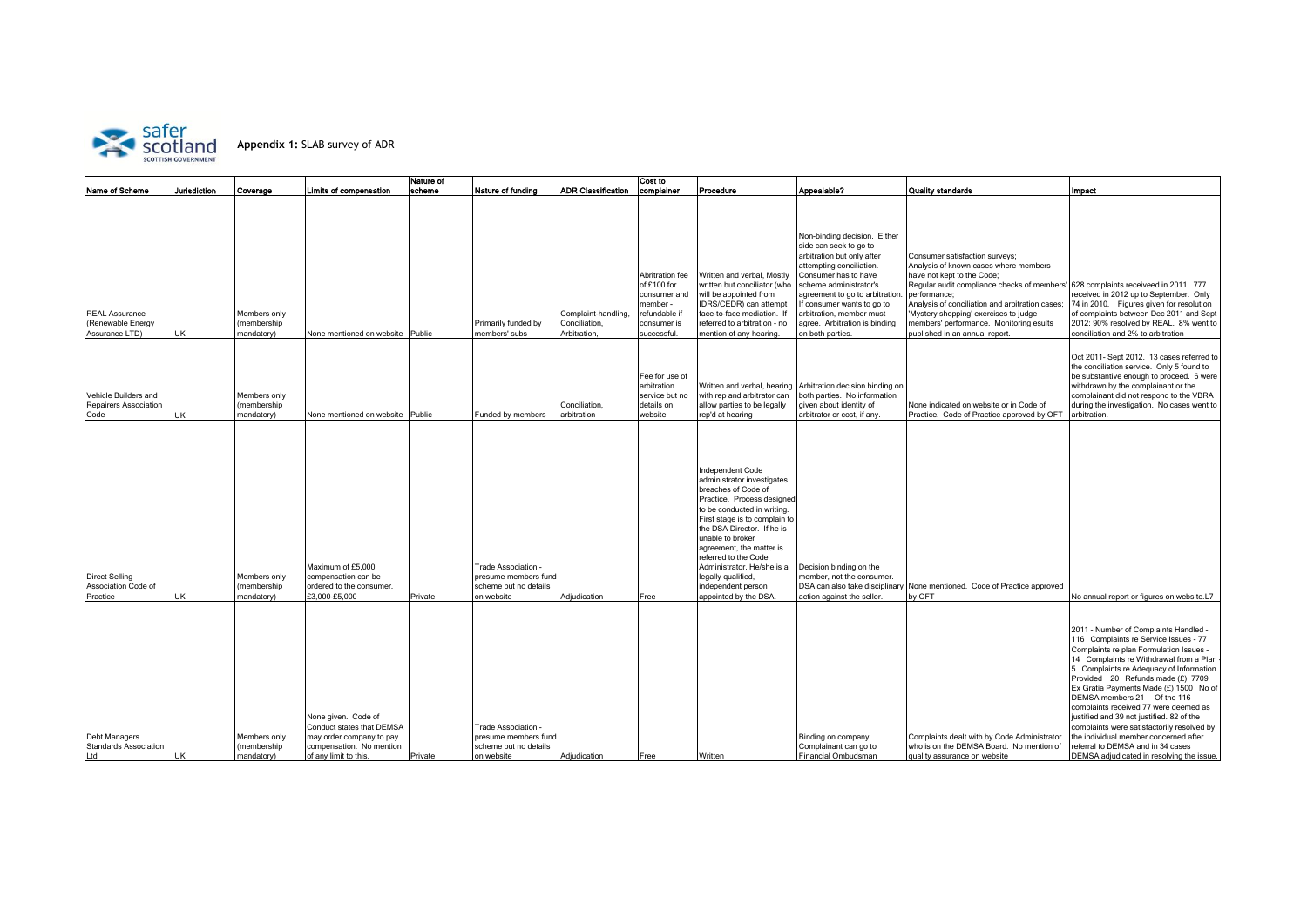| <b>British Association of</b><br>Removers                                                                                                                               | JK       | Members only<br>(membership<br>mandatory) | None specified on website                                                                                                                                                                                                                                                   | Private | Frade Association -<br>presume members fun<br>scheme but no details<br>on website                                                                                                                        | Conciliation.<br><b>Arbitration</b> | Fee for<br>arbitration<br>service (no<br>details on<br>website)                                   | Written                                                                                                                                                                                                                                                                                          | f conciliation unsuccessful.<br>complainer can refer to<br>arbitration, as can Member if<br>complainer agrees.                                                                                                                                               | Arbitration provided by CEDR so their<br>standards apply. Code of Practice approved<br>w OFT                                                                                                                                                                                                                                                                                                                                                                                                                                                                                                                                                     | No information provided                                                                                                                                                                                                                                                                                                                                                                                                                                                                                                                                                                                                                                                                               |
|-------------------------------------------------------------------------------------------------------------------------------------------------------------------------|----------|-------------------------------------------|-----------------------------------------------------------------------------------------------------------------------------------------------------------------------------------------------------------------------------------------------------------------------------|---------|----------------------------------------------------------------------------------------------------------------------------------------------------------------------------------------------------------|-------------------------------------|---------------------------------------------------------------------------------------------------|--------------------------------------------------------------------------------------------------------------------------------------------------------------------------------------------------------------------------------------------------------------------------------------------------|--------------------------------------------------------------------------------------------------------------------------------------------------------------------------------------------------------------------------------------------------------------|--------------------------------------------------------------------------------------------------------------------------------------------------------------------------------------------------------------------------------------------------------------------------------------------------------------------------------------------------------------------------------------------------------------------------------------------------------------------------------------------------------------------------------------------------------------------------------------------------------------------------------------------------|-------------------------------------------------------------------------------------------------------------------------------------------------------------------------------------------------------------------------------------------------------------------------------------------------------------------------------------------------------------------------------------------------------------------------------------------------------------------------------------------------------------------------------------------------------------------------------------------------------------------------------------------------------------------------------------------------------|
| Furniture Ombudsman                                                                                                                                                     | JK       | Members only<br>(membership<br>mandatory) | Limit of £5,000 for<br>compensation payments but<br>this does not include the<br>purchase price of the<br>good/services complained<br>about - consumers can seek<br>the purchase price (which<br>could be more than £5,000)<br>and additional compensation<br>up to £5,000. | Private | Unclear. States that it<br>is independent and<br>work overseen by a<br>Standards Board made<br>up of industry<br>representatives and<br>others, including senior<br><b>Trading Standards</b><br>officers | Conciliation,<br>adiudication       | Free                                                                                              | Written, If an inspection is<br>required, complainant will<br>have to pay a £50<br>inspection fee. This is<br>refunded if the complainant<br>s successful                                                                                                                                        | Complainant can reject and<br>oursue through court                                                                                                                                                                                                           | 'The Standards Board exists in order to<br>ensure the decisions we make in individual<br>cases are fair and impartial. The Board is<br>currently chaired by the Head of Hertfordshire<br>Trading Standards who sits alongside other<br>individuals who represent the interests of the<br>consumer and the furniture and home<br>improvement industries. The Board regularly<br>reviews a proportion of adjudications to<br>ensure the decisions reached are fair and<br>impartial; this includes monitoring the quality<br>of our independent experts" reports. The<br>Board also reviews our policies and<br>procedures." (taken from website). | No figures given on website, only<br>percentages relating to successful<br>outcomes and types of cases. In 10/11,<br>51% of complainants cases were upheld.<br>78% were closed at conciliation stage and<br>22% went through to adjudication stage.                                                                                                                                                                                                                                                                                                                                                                                                                                                   |
| Robert Bosch Ltd (Car<br>Repair and Servicing)<br>Code of Practice                                                                                                      |          | Members only<br>(membership<br>nandatory) | None specified in Code<br><b>OFT Approved Code</b>                                                                                                                                                                                                                          | Private | <b>Trade Association</b>                                                                                                                                                                                 | Conciliation.<br>diudication        | Free                                                                                              | Written, though initial<br>contact can be made by<br>elephone or email.                                                                                                                                                                                                                          | Conciliation decision binding<br>on garage but not complainant<br>who can opt for adjudication.<br>Bosch can also apply<br>disciplinary sanctions to<br>garages, including expulsion<br>rom the scheme.                                                      | Vone given no website. Code of Practice<br>approved by OFT                                                                                                                                                                                                                                                                                                                                                                                                                                                                                                                                                                                       | No figures available.                                                                                                                                                                                                                                                                                                                                                                                                                                                                                                                                                                                                                                                                                 |
| Society of Motor<br>Manufacturers and<br><b>Traders Motorcodes</b><br>scheme<br>(3 Codes: New Car<br>Code; Service and<br>Repair Code; Vehicle<br><b>Warranty Code)</b> | JK       | Members only<br>(membership<br>mandatory) | None specified in Code                                                                                                                                                                                                                                                      | Private | Trade Association -<br>presume members fund<br>scheme but no details<br>on website                                                                                                                       | Conciliation.<br>Arbitration        | Fee payable for<br>use of<br>arbitration<br>service -<br>described as<br>'low-cost' on<br>website | Written, hearing with or<br>without rep, Arbitration<br>available if consumer not<br>satisfied with outcome of<br>conciliation. Arbitration<br>carried out in writing to<br>keep cost down. No<br>appearance or<br>representation allowed<br>unless arbitrator decides to<br>ave an oral hearing | Conciliation decision not<br>binding on consumer.<br>Arbitration decision binding on<br>onsumer and manufacturer                                                                                                                                             | None provided. New Car Code and Service<br>and Repair Code have OFT approval                                                                                                                                                                                                                                                                                                                                                                                                                                                                                                                                                                     | No information on SMMT, Motor Codes or<br>OFT website. Response to FOI request<br>for number of conciliations/arbitrations for<br>new cars from 2007 to 2011 found on web.<br>In 2011, Motor Codes received 4743<br>consumer contacts. Of these, 286 became<br>conciliation cases and seven cases<br>progressed to arbitration. In 2011 In 2011,<br>Motor Codes received 4743 consumer<br>contacts regarding new cars. Of these,<br>286 became conciliation cases and seven<br>cases progressed to arbitration. Vehicle<br>Warranty Code suspended in November<br>2011 due to concerns about protecting car-<br>owners when dealer goes into<br>administration. No other information found<br>on web. |
| Scottish Motor Trade<br>Association                                                                                                                                     | Scotland | Members only<br>(membership<br>mandatory) | No quantum limit specified. Private                                                                                                                                                                                                                                         |         | <b>Trade Association</b>                                                                                                                                                                                 | Arbitration,<br>conciliation        | Free                                                                                              | Written, hearing with rep                                                                                                                                                                                                                                                                        | Written representations made<br>to Committee. Either side can<br>invoke arbitration procedure if<br>not happy with outcome.<br>SMTA can refer complaint<br>directly to arbitration if they<br>choose. There is a fee for use<br>of the Arbitration procedure | No information on web                                                                                                                                                                                                                                                                                                                                                                                                                                                                                                                                                                                                                            | 287 complaints received 2010/11. 275<br>resolved by telephone advice or by<br>company prior to Committee including<br>referrals to other bodies. 12 went to<br>committee. 2 resolved in complainant's<br>favour. 0 cases referred to arbitration                                                                                                                                                                                                                                                                                                                                                                                                                                                      |
| Postal Redress Service UK                                                                                                                                               |          | Members only<br>(membership<br>mandatory) | Limit of £50                                                                                                                                                                                                                                                                | Private | Run by CEDR<br>fundeded by fees paid<br>by participating<br>companies                                                                                                                                    | Adjudication                        | Free                                                                                              | Written                                                                                                                                                                                                                                                                                          | Decision only binding on<br>company if complainant<br>accepts it within 4 weeks.                                                                                                                                                                             | No information on web                                                                                                                                                                                                                                                                                                                                                                                                                                                                                                                                                                                                                            | 1 Oct 2010- 30 Sep 2011 - 428<br>adjudications. 251 found in favour of<br>postal operator. 177 wholly or partly in<br>complainer's favour                                                                                                                                                                                                                                                                                                                                                                                                                                                                                                                                                             |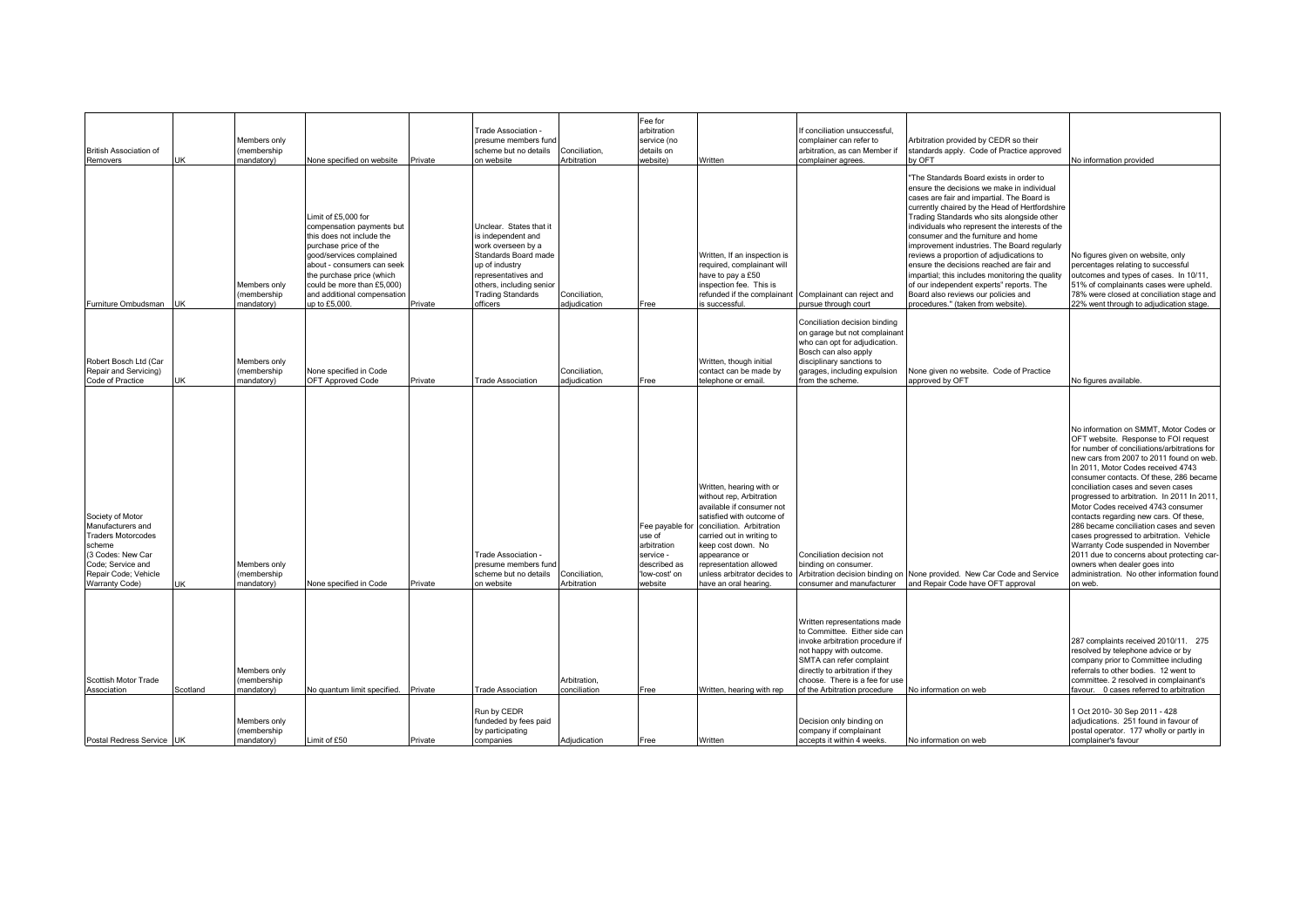| Communications and<br><b>Internet Services</b><br>Adjudication Scheme                                          | JK | Members only<br>membership<br>mandatory)  | Will pay for loss up to £500                                                                                                                       | Mixed   | CICAS is trading name<br>of IDRS Ltd. which is<br>owned by CEDR                                                                                                                                          | Adjudication | Free                  | Written                                                                                                                                                            | Decision only binding if<br>complainant accepts decision<br>within six weeks. If company<br>does not comply, CICAS will<br>remove them from<br>membership and report them<br>to OFCOM                                                                                                                                                                                                                                                                                                                    | CEDR quality controlled - peer review                                                                                                                                                                                                                                                    | In 2010 there were 1300 valid applications<br>(ie not so early, company hadn't had a<br>chance to deal with them internally). 1237<br>were concluded within 2010. 65% in<br>consumers favour or settled pre-<br>adjudication. 667 cases went to<br>adjudicator. Av amount claimed was<br>£587. Average amount awarded was £198<br>ie 34% of claims on average.                                                                                                                                                                                                                                                            |
|----------------------------------------------------------------------------------------------------------------|----|-------------------------------------------|----------------------------------------------------------------------------------------------------------------------------------------------------|---------|----------------------------------------------------------------------------------------------------------------------------------------------------------------------------------------------------------|--------------|-----------------------|--------------------------------------------------------------------------------------------------------------------------------------------------------------------|----------------------------------------------------------------------------------------------------------------------------------------------------------------------------------------------------------------------------------------------------------------------------------------------------------------------------------------------------------------------------------------------------------------------------------------------------------------------------------------------------------|------------------------------------------------------------------------------------------------------------------------------------------------------------------------------------------------------------------------------------------------------------------------------------------|---------------------------------------------------------------------------------------------------------------------------------------------------------------------------------------------------------------------------------------------------------------------------------------------------------------------------------------------------------------------------------------------------------------------------------------------------------------------------------------------------------------------------------------------------------------------------------------------------------------------------|
| AITO (Association of<br>Independent Tour<br>Operators) dispute<br>settlement service                           | UK | Members only<br>membership<br>mandatory)  | £2,500 max per person.<br>Max of £10,000 for one<br>booking                                                                                        | Private | Dispute resolution<br>service run by Dispute<br><b>Settlement Services</b><br>Ltd. which if<br>independent of AITO.<br>Trade Association -<br>presume members fund<br>scheme but no details<br>on websit | Mediation    | Cost<br>nonrefundable | Written, Complainant pays<br>a fee of £120. Settlement<br>process: mediation                                                                                       | Both parties to a dispute must<br>sign and submit the form of<br>Declaration in which they<br>confirm that they have agreed<br>to be bound by the decision of<br>the Mediator on all points of<br>fact. The Mediation award is<br>legally binding and<br>enforceable by a Court Order<br>if necessary. If either party to<br>a dispute wishes to appeal the<br>Award on a point of law, then<br>they must seek leave from the<br>High Court within 28 days from<br>the publication date of the<br>Award. | No information on web                                                                                                                                                                                                                                                                    | No information available on web.                                                                                                                                                                                                                                                                                                                                                                                                                                                                                                                                                                                          |
| <b>ABTA</b> mediation<br>scheme                                                                                | JK | Members only<br>membership<br>mandatory)  | Deals with cases up to a<br>value of £100,000.                                                                                                     | Private | Scheme run by CEDR<br>http://www.cedr.com/so<br>Ive/piu/. Trade<br>Association - members<br>may fund scheme but<br>no details on website                                                                 | Mediation    | Cost<br>nonrefundable | Verbal                                                                                                                                                             | No information on website.                                                                                                                                                                                                                                                                                                                                                                                                                                                                               | Mediators are continually monitored through<br>programme of client feedback and peer review<br>to ensure the highest levels of quality and<br>client satisfaction - from CEDR website                                                                                                    | Costs are (per party): Half day mediation<br>(4 hours) - £400 plus VAT (includes<br>preliminary work, reading and preparation<br>time of an additional 2 hours) Full day<br>mediation - £950 plus VAT (includes<br>preliminary work, reading and preparation<br>time of an additional 4 hours) No<br>information about number of cases<br>available.                                                                                                                                                                                                                                                                      |
| <b>ABTA Arbitration</b><br>Scheme<br><b>Civil Aviation Authority</b><br>Complaints scheme<br>(Replaced the Air | JK | Members only<br>(membership<br>mandatory) | Total of claim Fee £1.00<br>£2,999.99 £108.00 £3,000<br>£7.499.99 £180.00 £7.500<br>£25,000 £264.00 Claims<br>limited to £5,000 per person Private |         | Run by CEDR for ABTA<br>Trade Association -<br>members may fund<br>scheme but no details<br>on website                                                                                                   | Arbitration  | Cost -<br>refundable  | Written, The Arbitrator shal<br>award the registration fee of<br>the unsuccessful party to<br>in the Claimant's case to<br>the registration fee they<br>have paid. | Scheme only available if<br>parties have reached<br>'deadlock' (see website).<br>Complainant then has to<br>complete the pre-arbitration<br>procedure. ABTA issues a<br>complaint form and if this is<br>returned with the supporting<br>documentation the respondent<br>the successful party, limited is automatically joined to the<br>proceedings. Parties can<br>appeal - also carried out in<br>writing.                                                                                            | All Arbitrations applied for under The ABTA<br>Arbitration Scheme are conducted by sole<br>arbitrators who are members of the CEDR<br>Solve Arbitration Panel. All members of the<br>Panel are Chartered Arbitrators or members<br>of the Chartered Institute of Arbitrators<br>(CIArb). | From ABTA website: in 2010-2011 ABTA<br>received 11,898 complaints under its Code<br>of Conduct. The vast majority of cases are<br>amicably resolved. This year there were<br>134 cases that were the subject of an<br>arbitration award. This represents 1.1% of<br>all complaints received during this period.<br>104 (203) arbitrations have been found in<br>favour of the applicants and 30 (63) in<br>favour of the Member, which represents a<br>78% (74%) success rate for the consumer.<br>Annual Review and Accounts 2012 states<br>that Passenger Advice and Complaints<br>team has dealt with 5,569 passenger |
| <b>Transport Users Council</b><br>in 2011)                                                                     | JK | All                                       | None mentioned on website Public                                                                                                                   |         | Charges imposed on<br>companies it regulates Conciliation                                                                                                                                                |              | Free                  | Written                                                                                                                                                            | Unclear                                                                                                                                                                                                                                                                                                                                                                                                                                                                                                  | No information. Since March 2011 have had a<br>Passenger Advice and Complaints team.                                                                                                                                                                                                     | complaints, but doesn't give time period<br>for this.                                                                                                                                                                                                                                                                                                                                                                                                                                                                                                                                                                     |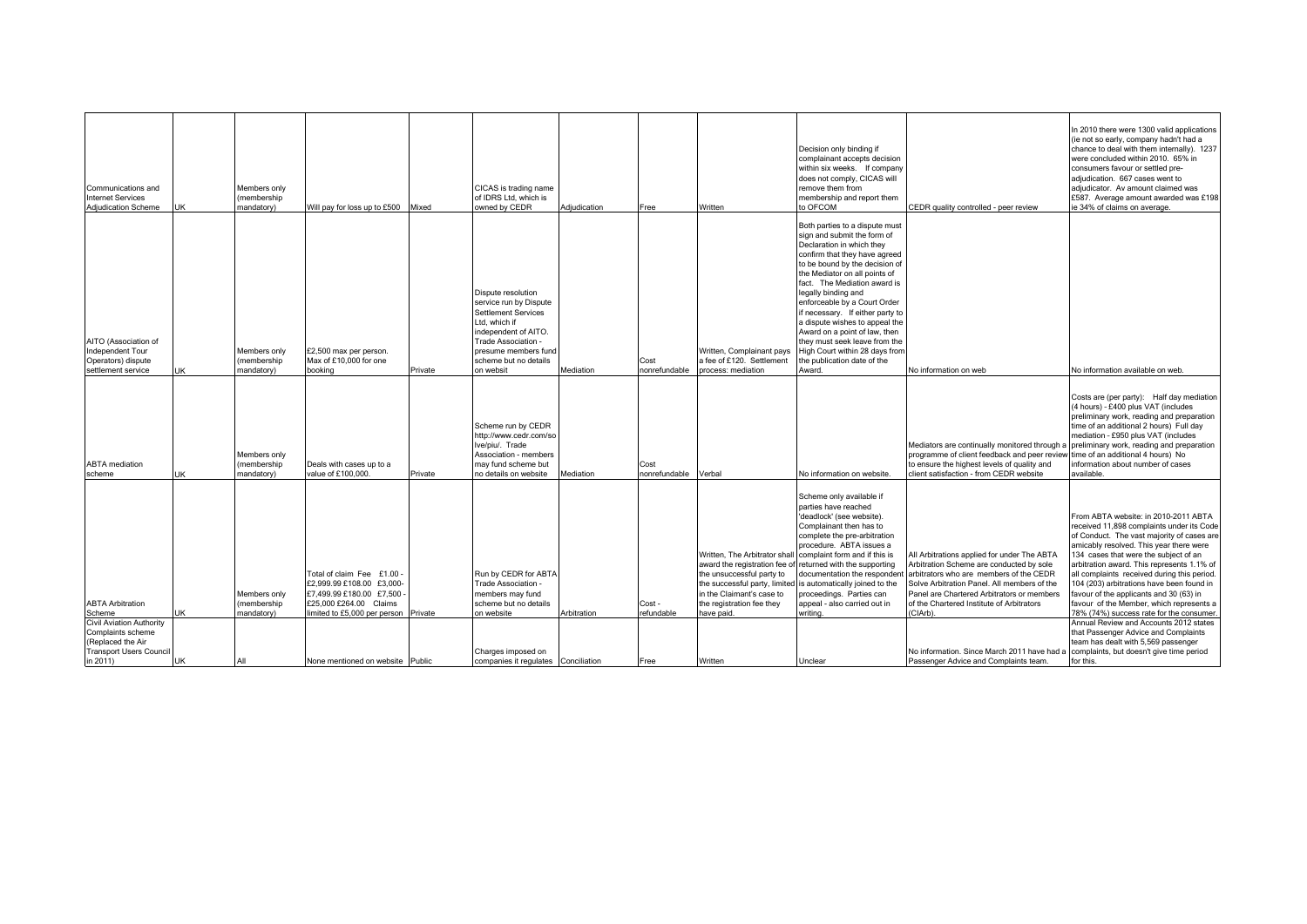| <b>British Healthcare</b><br><b>Trades Association</b>                                                                                                                  | JK       | Members only<br>membership<br>voluntary)                                           | Quantum not an issue.<br>Code of Practice for<br>members who are<br>manufacturers of healthcare<br>products, eg stairlifts,<br>wheelchairs, orthotics.<br>Members sign up to Code.<br>Has approval of OFT under<br>their Consumer Codes<br>Approval scheme                                                             | Private                                                                                   | Trade Association -<br>presume members fund<br>scheme but no details<br>on website                                                                                                                                                                                              | Arbitration,<br>conciliation | Free                  | Written                                                                                                                                                                                                                                                                                                                                               | Complainant can go to court if<br>unhappy with arbitration<br>finding. Company cannot                                                                                                                                                                                                                                                                                                                                                                                                        | <b>Vo information on website</b>                                                                                                                  | From 2011 Annual Review: Between 19<br>July 2010 and 18 July 2011 (our OFT<br>reporting "year"), we received 37<br>complaints against members, 6 of which<br>were business to business. Allegations<br>were logged against 13 non-members and<br>our electronic version of the Customer<br>Satisfaction Survey Card on the website<br>was used to register dissatisfaction with a<br>further 2 non-members. The majority of<br>consumer complaints (61%) were resolved<br>between the parties without the need for<br>an opinion from us. We found against<br>members in two cases, and for members<br>in four. One case has led to disciplinary<br>action, namely the expulsion from<br>membership of Hamilton's Chair &<br>Mobility Centres. |
|-------------------------------------------------------------------------------------------------------------------------------------------------------------------------|----------|------------------------------------------------------------------------------------|------------------------------------------------------------------------------------------------------------------------------------------------------------------------------------------------------------------------------------------------------------------------------------------------------------------------|-------------------------------------------------------------------------------------------|---------------------------------------------------------------------------------------------------------------------------------------------------------------------------------------------------------------------------------------------------------------------------------|------------------------------|-----------------------|-------------------------------------------------------------------------------------------------------------------------------------------------------------------------------------------------------------------------------------------------------------------------------------------------------------------------------------------------------|----------------------------------------------------------------------------------------------------------------------------------------------------------------------------------------------------------------------------------------------------------------------------------------------------------------------------------------------------------------------------------------------------------------------------------------------------------------------------------------------|---------------------------------------------------------------------------------------------------------------------------------------------------|------------------------------------------------------------------------------------------------------------------------------------------------------------------------------------------------------------------------------------------------------------------------------------------------------------------------------------------------------------------------------------------------------------------------------------------------------------------------------------------------------------------------------------------------------------------------------------------------------------------------------------------------------------------------------------------------------------------------------------------------|
| National Federation of<br><b>Property Professionals</b><br>complaints scheme                                                                                            |          | Members only<br>(membership<br>nandatory)                                          | Quantum not an issue. Will<br>only deal with complaint<br>once a property ombudsman<br>has dealt with it or if omb<br>says it cannot deal with<br>complaint. Members have to<br>join a Consumer Redress<br>Scheme. NFOPP can only<br>apply disciplinary sanctions<br>against members. No<br>financial awards possible. | Public                                                                                    | Trade Association -<br>members may fund<br>scheme but no details<br>on website                                                                                                                                                                                                  | Adjudication                 | Free                  | Written and verbal                                                                                                                                                                                                                                                                                                                                    | Financial penalties; formal<br>warnings; and expulsion from<br>membership. Member firms<br>can appeal decision (though<br>not members of the public) to<br>nternal Appeals Panel.                                                                                                                                                                                                                                                                                                            | Tribunal' members very experienced<br>nembers of professions involved in these<br>cases - information received from Regulation<br>lepartment+K27W | Information received from the NFOPP<br>Regulation department (as no info on the<br>web). Couldn't say how many complaints<br>they receive. But they do book 8 days a<br>year for hearings - 6 for 'tribunals' and 2 for<br>appeals. Some days may be taken up by<br>multiple complaints against one firm.<br>Others will have up to 4 hearings involving<br>different firms. Sometimes days are<br>cancelled due to lack of work. So probably<br>no more than 24 hearings a year.                                                                                                                                                                                                                                                              |
| <b>Prescription Medicines</b><br>Code of Practice<br>Authority                                                                                                          | JK       | All                                                                                | No quantum limits or not<br>relevant.                                                                                                                                                                                                                                                                                  | Public.<br>health<br>professionals to<br>make complaints<br>about breaches<br>of the Code | Administers the British<br>Pharmaceutical<br>Industry's Code of<br>Practice. Deals with<br>promotion of prescribed<br>Primarily used by medicine to health<br>professionals and info<br>to public about<br>prescription medicines<br>Funded by a levy on<br>members of the ABPI | Adiudication                 | Cost<br>nonrefundable | Written, Complaints heard<br>first by Code of Practice<br>Panel - no right to appear<br>before them or to be<br>represented. Complainant<br>and company advised of<br>decision as to whether<br>there has been a breach of<br>the Code. Either side may<br>then appeal to Appeal<br>in Appeal Board Hearings<br>can be represented if they<br>choose. | Either side can appeal to<br>Appeals Board which can ther<br>report companies to the ABPI.<br>Appeal Board can: reprimand<br>the company and publish<br>details of that reprimand<br>require an audit of the<br>company's procedures in<br>elation to the Code to be<br>carried out by the Authority<br>and, following that audit,<br>decide whether to impose<br>Board. Parties appearing requirements on the company<br>concerned to improve its<br>procedures in relation to the<br>Code: | Panel and Appeal Board members regarded<br>as experience and/or expert in field                                                                   | 84 complaints dealt with in 2011. The<br>costs of the PMCPA are mainly covered by<br>administrative charges which are payable<br>by companies actually involved in cases.<br>Complainants from outwith the<br>pharmaceutical industry don't pay a fee.                                                                                                                                                                                                                                                                                                                                                                                                                                                                                         |
| Tenancy deposits<br>dispute resolution<br>schemes:<br>1) Mydeposits Scotland<br>2) The Letting<br><b>Protection Service</b><br>Scotland<br>3) Safe Deposits<br>Scotland | Scotland | Covers landlords<br>who have<br>registered with the<br>scheme and their<br>tenants | No quantum limits                                                                                                                                                                                                                                                                                                      | Public                                                                                    | Funded by keeping the<br>interest on the deposits<br>that they hold                                                                                                                                                                                                             | Adjudication                 | Free                  | Written, If landlord wishes<br>to use adjudication scheme<br>tenant must participate and<br>vice versa. If the tenant<br>doesn't agree to this within<br>30 working days, the<br>with the landlord's<br>recommendation<br>Tenants can choose to go<br>to court instead of using<br>ADR scheme                                                         | Ten working days after<br>deposit will be repaid in line notification of an adjudicator's<br>decision to request a review.<br>Both landlords and tenants<br>can request a review. The<br>review decision is final and<br>cannot be appealed.                                                                                                                                                                                                                                                 | No information on websites                                                                                                                        | No information available on web                                                                                                                                                                                                                                                                                                                                                                                                                                                                                                                                                                                                                                                                                                                |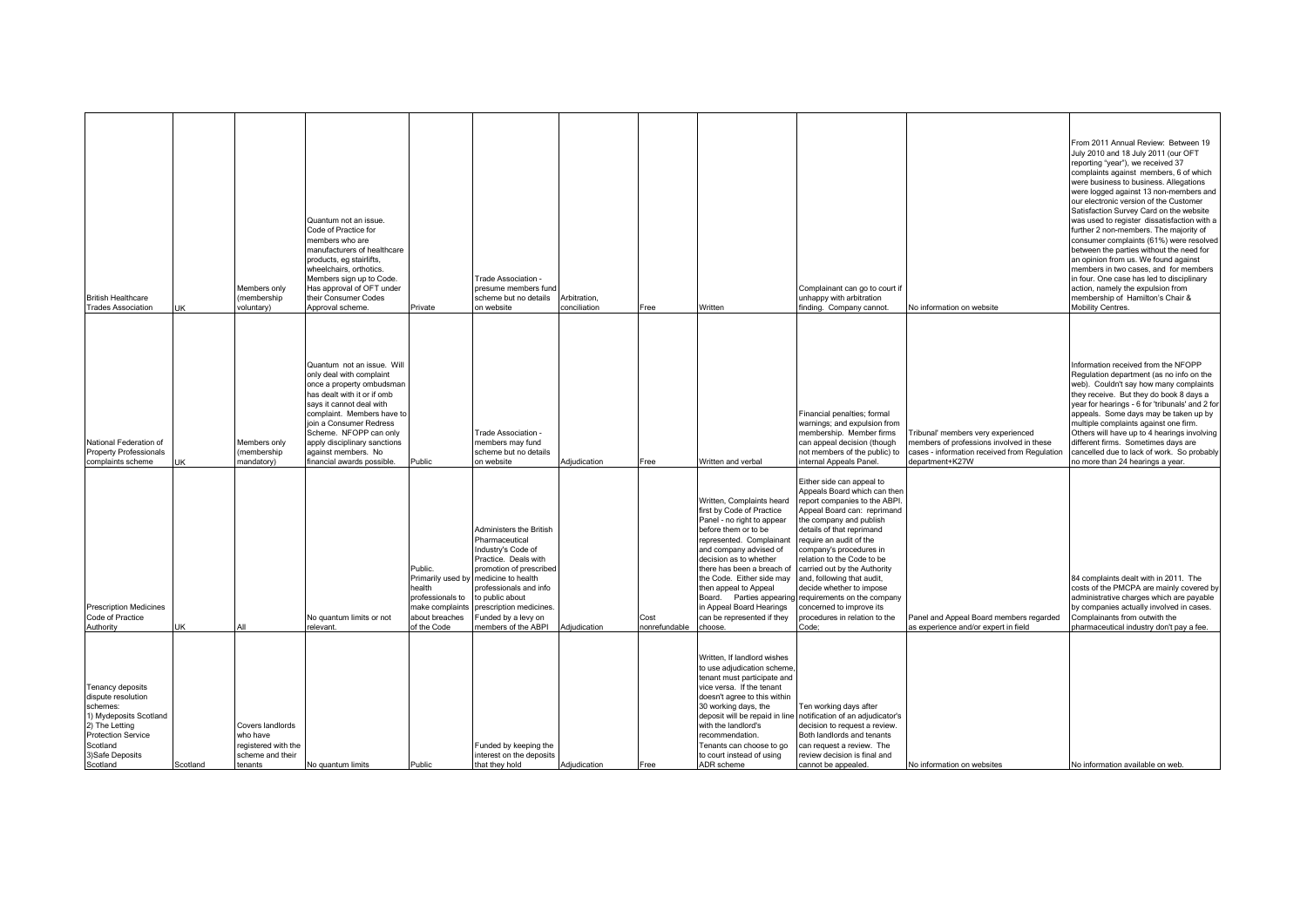| <b>Private Rented Housing</b><br>Panel | Scotland   | All | No quantum limits. Deals<br>with fair rents and repair<br>issues raised by tenants<br>against private landlords.                                                                                                                                                                                                                                                                                                                     | Public | Funded by Scottish<br>qovernment                                                                             | Fenants can opt for a<br>Hearing by the<br>Committee. If the<br>complaint concerns<br>repairs, and both<br>landlord and tenant<br>agree to use it, the<br>complaint can go to<br>Mediation | Free | Verbal                                                  | If mediation successful,<br>parties sign up to agreement<br>which brings panel's<br>involvement to an end, unless<br>either party complains that the<br>agreement has been<br>breached.                                                     | No information on website but mediators all<br>trained (see below)                                                                                                                                   | 4 mediations carried out in 2010. 14<br>trained in-house mediators available - all<br>have received 40 hours training in<br>mediation techniques.                                                                                                                                                                                     |
|----------------------------------------|------------|-----|--------------------------------------------------------------------------------------------------------------------------------------------------------------------------------------------------------------------------------------------------------------------------------------------------------------------------------------------------------------------------------------------------------------------------------------|--------|--------------------------------------------------------------------------------------------------------------|--------------------------------------------------------------------------------------------------------------------------------------------------------------------------------------------|------|---------------------------------------------------------|---------------------------------------------------------------------------------------------------------------------------------------------------------------------------------------------------------------------------------------------|------------------------------------------------------------------------------------------------------------------------------------------------------------------------------------------------------|---------------------------------------------------------------------------------------------------------------------------------------------------------------------------------------------------------------------------------------------------------------------------------------------------------------------------------------|
| Property Ombudsman                     | <b>IUK</b> | All | Can make compensation<br>awards of up to £25,000.<br>Deals with disputes with<br>estate agents, letting agents<br>residential managing agents<br>valuers, auctioneeers and<br>other porperty professionals.<br>All estate agents must<br>belong to a redress scheme<br>approved by the Office of<br>Fair Trading (OFT). The<br>Property Ombudsman is one<br>of them, the Ombudsman<br>Services: Property is the<br>other (see below) | Public | Funded by a levy on its<br>nembers                                                                           | Ombudsman                                                                                                                                                                                  | Free | Written, Hearing possible<br>and representation allowed | If decision accepted by the<br>complainant they cannot take<br>the matter to court. They can<br>make representations to the<br>Ombudsman if they don't<br>accept the decision but<br>thereafter they must take the<br>matter to the courts. | Complainant survey and Quality Assurance<br>Group to monitor outcomes of survey                                                                                                                      | 15,782 enquiries in 2012. 1,970 referred<br>for formal review or early resolution.<br>3/4% of cases came from Scotland                                                                                                                                                                                                                |
| Ombudsman Services:<br>Property        | <b>UK</b>  | All | Deals with disputes with<br>estate agents, letting agents<br>residential managing agents<br>valuers, auctioneeers and<br>other porperty professionals<br>Covers: chartered                                                                                                                                                                                                                                                           | Public | Funded by a levy on its<br>members                                                                           | Ombudsman                                                                                                                                                                                  | Free | Written and verbal                                      | If decision accepted by the<br>complainant they cannot take<br>the matter to court. They can<br>make representations to the<br>Ombudsman if they don't<br>accept the decision but<br>thereafter they must take the<br>matter to the courts. | Internal oversight by ombudsman of complair<br>handling team with training and monthly<br>meetings to share best practice and peer<br>support.                                                       | Over 500 complaints dealt with in 11/12.<br>Only 5% dealt with by informal settlement.<br>95% went through to a formal investigation<br>with customer's case file being sought<br>from the property company.                                                                                                                          |
| Ombudsman Services:<br>Communications  | JK         | All | No quantum limit. Deals<br>with complaints by domestic<br>and small business<br>customers. A small<br>business customer is one<br>that spends less than<br>£5,000 per year with the<br>communications company or<br>which employs ten people or<br>fewer.                                                                                                                                                                            | Public | Funded by companies i<br>nvestigates                                                                         | Ombudsman                                                                                                                                                                                  | Free | Written and verbal                                      | If decision accepted by the<br>complainant they cannot take<br>the matter to court. They can<br>make representations to the<br>Ombudsman if they don't<br>accept the decision but<br>thereafter they must take the<br>matter to the courts. | Internal support from ombudsman team to<br>complaint handlers, training and monthly peer<br>support meetings. Independent Assessor will<br>also look at complaints about Ombudsman<br>services team. | Over 11,000 complaints dealt with in<br>2011/12.                                                                                                                                                                                                                                                                                      |
| Ombudsman Services:<br>Energy          | <b>UK</b>  | All | No quantum limits. Service<br>only available to domestic<br>energy consumers and small<br>businesses - defined as one<br>with: • an annual<br>consumption of electricity of<br>not more than 55,000 kWh,<br>or gas of not more than<br>200,000 kWh; or • fewer<br>than ten employees (or their<br>full time equivalent), and an<br>annual turnover or annual<br>balance sheet total not<br>exceeding €2million.                      | Public | Funded by those whose<br>complaints it handles<br>through a combination<br>of subscription and<br>case fees. | Ombudsman                                                                                                                                                                                  | Free | Written and verbal                                      | If decision accepted by the<br>complainant they cannot take<br>the matter to court. They can<br>make representations to the<br>Ombudsman if they don't<br>accept the decision but<br>thereafter they must take the<br>matter to the courts. | Service Standards and complaints procedure<br>Has an independent assessor who looks at<br>complaints about the Ombudsman's service.                                                                  | 41,000 new contacts made with<br>Ombudsman 2011/12. Of those, only 23%<br>(9,400) were eligible to be considered by<br>the Ombudsman. 9,558 new complaint<br>forms sent out; 7,403 returned by<br>complainants, which allowed energy<br>provider to give customer information to<br>Ombudsman. 6,600 complaints resolved<br>in 11/12. |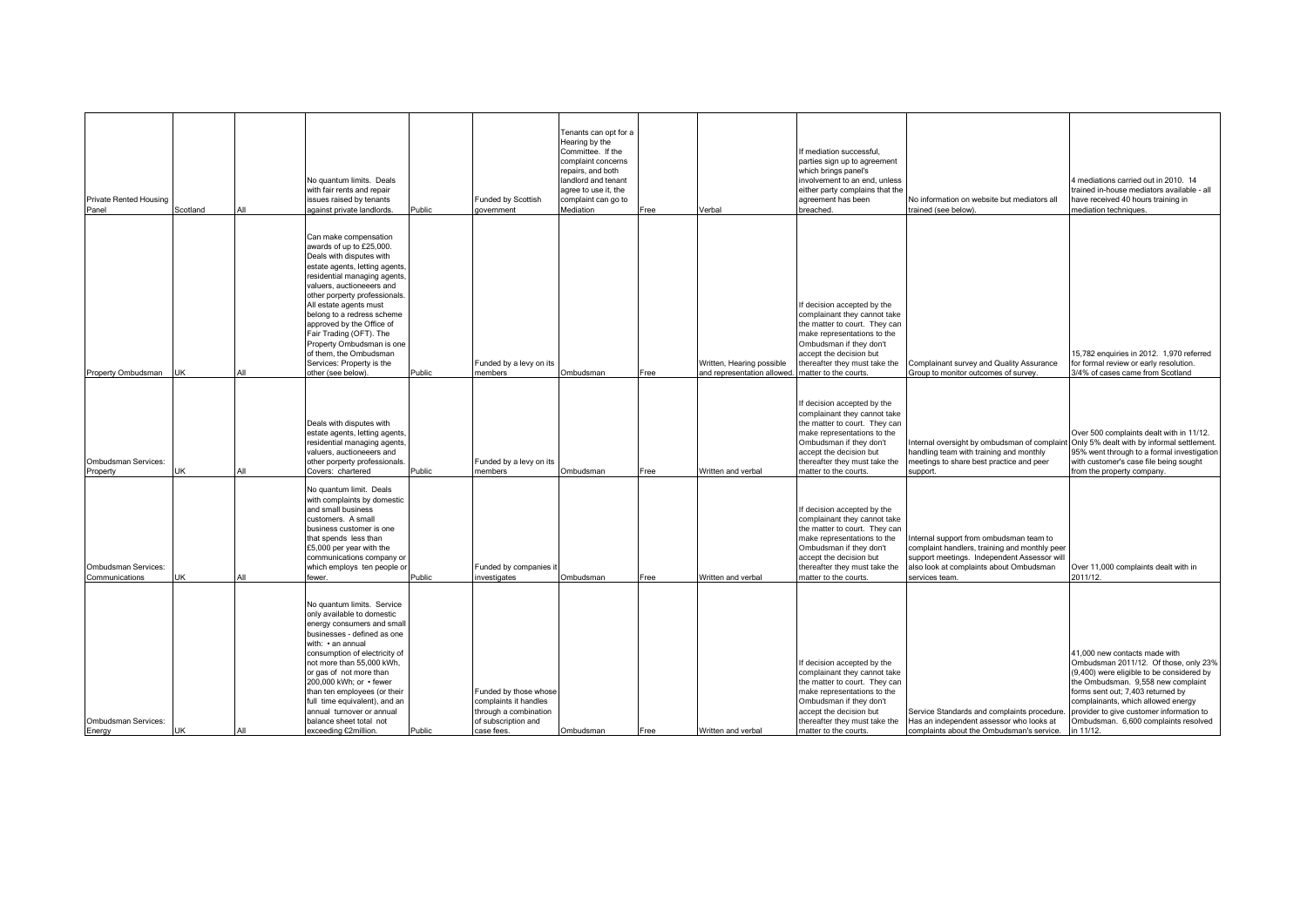| Scottish Legal<br><b>Complains Service</b>              | Scotland                                                                                          | All                                                | Quantum not limited                                                                                                                                                         | Public                                                                           | Funded by levy on<br>solicitors                                                  | Mediation,<br>adiudication | Free                  | Written and verbal                                                                                            | If mediation unsuccessful.<br>SLCC will do an investigation.<br>If party doesn't accept<br>outcome, a formal<br>determination will be made. If<br>party doesn't accept that they<br>can appeal to the Court of<br>Session.                                                                                                                              | Feedback questionnaires to complainants                                                                                                                                      | 1,090 complaints received 2010/2011                                                                                                                                                                                                                                                  |
|---------------------------------------------------------|---------------------------------------------------------------------------------------------------|----------------------------------------------------|-----------------------------------------------------------------------------------------------------------------------------------------------------------------------------|----------------------------------------------------------------------------------|----------------------------------------------------------------------------------|----------------------------|-----------------------|---------------------------------------------------------------------------------------------------------------|---------------------------------------------------------------------------------------------------------------------------------------------------------------------------------------------------------------------------------------------------------------------------------------------------------------------------------------------------------|------------------------------------------------------------------------------------------------------------------------------------------------------------------------------|--------------------------------------------------------------------------------------------------------------------------------------------------------------------------------------------------------------------------------------------------------------------------------------|
| <b>ACAS</b> conciliation<br>scheme                      | JK                                                                                                | All                                                | No quantum limit                                                                                                                                                            | Public                                                                           | ACAS 92% funded by<br>BIS plus some income<br>raised through selling<br>services | Conciliation               | Free                  | Verbal, ACAS can deal with<br>parties' reps rather than<br>party direct if preferred by<br>party              | If parties can't agree, case car<br>continue to the employment<br>tribunal                                                                                                                                                                                                                                                                              | Website doesn't say.                                                                                                                                                         | 72,000 individual conciliations dealt with<br>by ACAS in UK in 2011/2012                                                                                                                                                                                                             |
| <b>ACAS Mediation</b><br>scheme                         | JK                                                                                                | All                                                | No quantum limits                                                                                                                                                           | Public                                                                           | ACAS 92% funded by<br>BIS plus some income<br>raised through selling<br>services | Mediation                  | Cost<br>nonrefundable | Verbal                                                                                                        | Both sides can ask for<br>decision to be legally binding<br>but website advises people to<br>take legal advice before<br>agreeing to this.                                                                                                                                                                                                              | 'Our services are quality assured through a<br>programme of externally conducted customer<br>satisfaction research." From the ACAS<br>quidance on their mediation service    | 251 mediations held in 2011-2012 (UK<br>figures). 89% - issue resolved or<br>progressed.                                                                                                                                                                                             |
| <b>ACAS Arbitration</b><br>Scheme (Scotland)            | Europe                                                                                            | All                                                | No quantum limit                                                                                                                                                            | Public                                                                           | ACAS 92% funded by<br>BIS plus some income<br>raised through selling<br>services | Arbitration                | Free                  | learing with our without rep employment tribunal                                                              | Once parties opt for arbitration<br>they cannot go to the                                                                                                                                                                                                                                                                                               | No information on web                                                                                                                                                        | 2011/12 - ACAS report suggests there<br>were 13 individual referrals to their<br>arbitration scheme for unfair dismissal but<br>not clear if this was the English scheme.<br>About 20 for the collective arbitration<br>scheme - again not sure which part of UK<br>these came from. |
| <b>Pension Advisory</b><br>Service                      | UK                                                                                                | All pensions<br>including state<br>pensions        | No limit on quantum.<br>Website suggests that<br>complainers should have<br>used the PAS service before<br>going to the Pensions<br>Ombudsman but this is not<br>compulsory | Public                                                                           | Grant-funded by DWP                                                              | Mediation.<br>conciliation | Free                  | Written, Mediation service<br>offered in conjunction with<br>Association of Personal<br><b>Injury Lawyers</b> | Complaints leaflet says they<br>will try to get a satisfactory<br>conclusion for complainant if<br>they think they have a case.<br>This may lead to a<br>compromise and a negotiated<br>settlement. They refer to the<br>Pensions Ombudsman's<br>decisions being final and<br>binding - unclear if their<br>decisions are final and binding<br>as well. | Performance measures for advisers. In 11/12 used the service in that year. Annual<br>90% of user satisfaction survey respondents<br>were satisfied with outcome of the case. | Annual Review 11-12 says 98,096 people<br>Review for same year says there were<br>5.120 written disputes dealt with.                                                                                                                                                                 |
| Pensions Ombudsman UK                                   |                                                                                                   | Pensions but<br>doesn't deal with<br>state pension | None                                                                                                                                                                        | Public                                                                           | Funded by DWP                                                                    | Ombudsman                  | Free                  | Mostly in writing and then<br>by phone. Exceptionally by<br>hearing                                           | Outcome binding on both<br>parties. Can be be appealed<br>to Court of Session on point of<br>aw                                                                                                                                                                                                                                                         | nternal                                                                                                                                                                      | 2011/12 - 3,728 new enguiries. 939<br>investigated to some extent. 888<br>investigations completed. 369 dealt with<br>by internal investigators; 367 informal<br>ombudsman decisions and 152 formal<br>determinations.                                                               |
| Financial Ombudsman   L                                 | JK                                                                                                | All                                                | $\text{limit of } £150.000$                                                                                                                                                 | Public                                                                           | Private - levy paid by<br>financial firms                                        | Ombudsman                  | Free                  | Mostly resolved on writtein<br>submission. Can ask for<br>hearing if required.                                | Decision binding on one party.<br>If the complainer accepts the<br>decision, the company is<br>bound by it.                                                                                                                                                                                                                                             | nternal quality standards                                                                                                                                                    | 2011/12: 264,375 new cases; 222,333<br>esolved by investigators; 20,540 had to<br>go to ombudsman; held fewer than 20<br>hearings and all decided in complainer's<br>favour.                                                                                                         |
| <b>Scottish Public Services</b><br>Ombudsman            | Scotland                                                                                          | All                                                | Other than NHS can ony<br>look at maladministration or<br>service failure, apart from<br>complaints about the NHS                                                           | Public                                                                           | Funded by Scottish<br>Government                                                 | Ombudsman                  | Free                  | Written complaint but they<br>complainer                                                                      | Non-binding decision but<br>ecommendations made that<br>will follow up by speaking to are politically difficult not to<br>follow                                                                                                                                                                                                                        | nternal quality standards                                                                                                                                                    | 2011/12 - 3918 complaints. 3748<br>resolved; 39% upheld.                                                                                                                                                                                                                             |
| Parliamentary and<br><b>Health Service</b><br>Ombudsman | UK - Scottish<br>jurisdiction deals<br>with complaints<br>against UK<br>government<br>departments |                                                    | None but complaint has to<br>be made to MP within one<br>year of complainer becoming<br>aware of the problem.                                                               | Public but<br>complaint can<br>only be made on<br>complainer's<br>ehalf by an MP | Funded by UK<br>government                                                       | Ombudsman                  | Free                  | Investigation - will speak to<br>parties and collect expert<br>evidence if needed                             | Only be judicial review                                                                                                                                                                                                                                                                                                                                 | nternal quality standards                                                                                                                                                    | 2011/12 - 23,846 enquiries received.<br>23,889 resolved (this included cases that<br>had started before 2011/12). Provided<br>help and advice on 19,157 cases; further<br>investigation on 4,732                                                                                     |